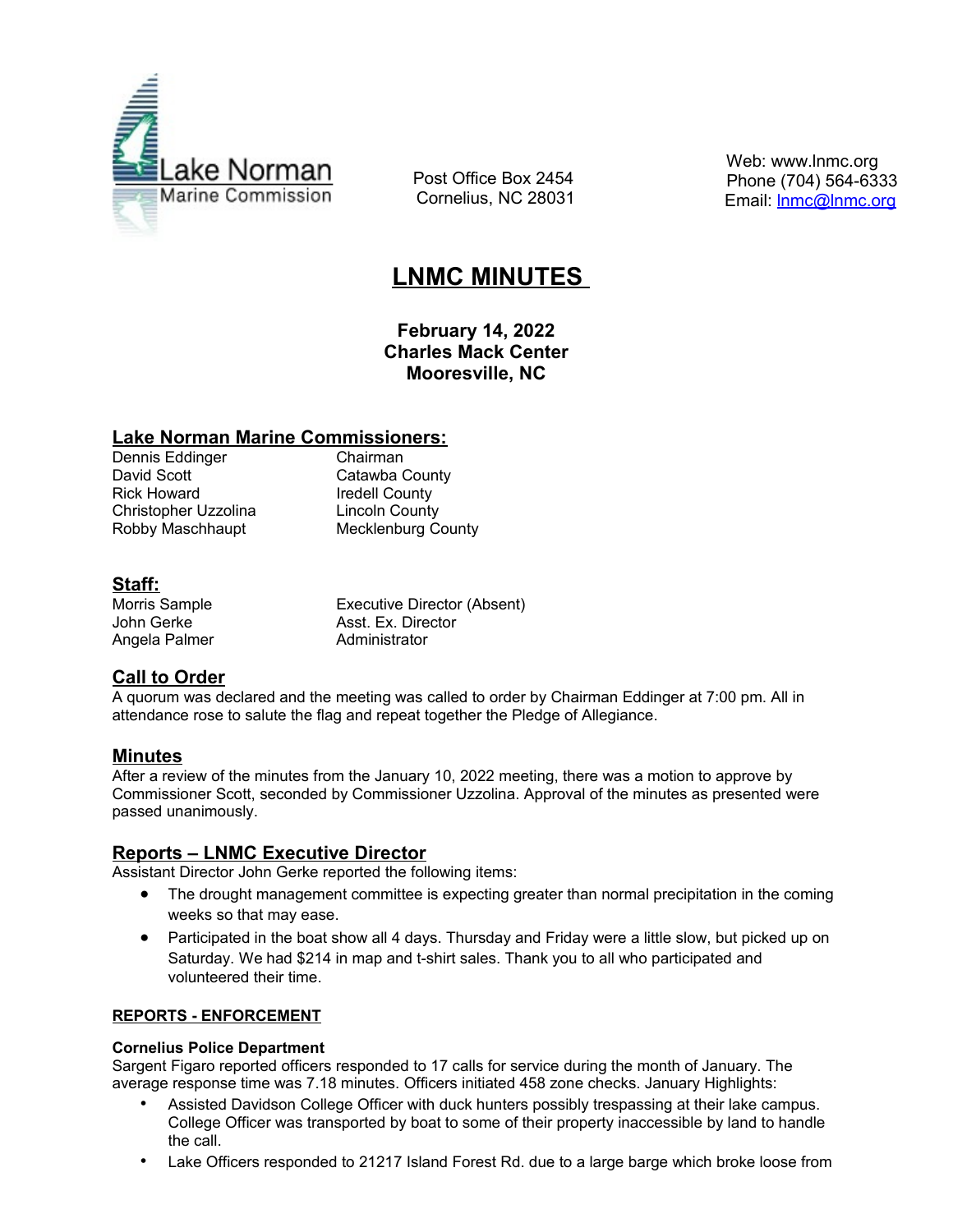## LNMC Minutes continued 2

dock during a storm and impacted a pier, causing substantial damage. Lake Officers stood-by for safety purposes as workers pulled the barge from damaged pier.

- Lake Patrol received many calls in reference to duck hunters and all were acting in accordance with laws with the exception of one incident where three hunters were too close to a structure. The hunters were cooperative in relocating to a legal distance.
- The lake patrol boathouse passed inspection and is fully operational.

## **Iredell County Sheriff**

Deputy Church reported officers responded to 47 calls for service, mainly duck hunter calls. Participated in several community events and training events. Added a new sargent and hope to be receiving their new boat in March.

## **Catawba County Lake Patrol**

No Report

## **Lincoln County Lake Patrol**

No Report

## **N.C. Wildlife Resources Commission**

Sargent Ron Robertson reported the hunting season has wrapped up and it was a busy and successful season. Several calls about duck hunters. In some counties you are able to be on the shore below the high water mark to avoid trespassing. Some complaints of late shooting (hunting ends at sunset). This is a class 2 misdemeanor and results in losing hunting license for 1 year. Officers will be wearing body cameras this year and can be used in court. December 30, 2021a wild duck was confirmed to have wild bird flu. These were the first cases in the US since 2016. It is low risk to people, but can be dangerous to other birds. Hunters Harassment Law prevents someone from disturbing a hunt (for example "baiting" the area to prevent hunting). April 20, 2022 fire extinguisher now requires the extinguisher not be more than 12 years old. All boats must have a Type B fire extinguisher on board. The date is stamped on the bottom.

# **Reports – Lake Issues**

## **Duke Energy**

Chad Broadway – No Report

## **Coast Guard Auxiliary Division 26**

Steve Riggins reported via email - no on the water hours for 2022. On the water activities are typically conducted from April 1 – October 30 each year.

- 1. The USCG Auxiliary attended a public affairs booth at the Charlotte Boat Show February 10- 13.
- 2. The USCG Auxiliary was represented by Steven Riggan at the January 21, 2022 service for CPD Officer Joshua Murray.
- 3. One of the Lake Norman flotillas will conduct Boat America in-person classes at the Denver, NC Fire Dept. on the following dates (details will be sent to LNMC): April 23 June 25 Aug 27 Oct 29
- 4. Preparations and planning are underway for the start of activities and the boating season, including internal training and compliance with USCG COVID-19 policies. CG Auxiliary members interacting in-person with other Auxiliary members, regular Coast Guard personnel, or the public are required to be fully vaccinated and comply with local masking / PPE regulations.

#### **Mecklenburg County Parks and Rec.**

No Report

#### **Island Habitat Program & NC Wildlife Federation**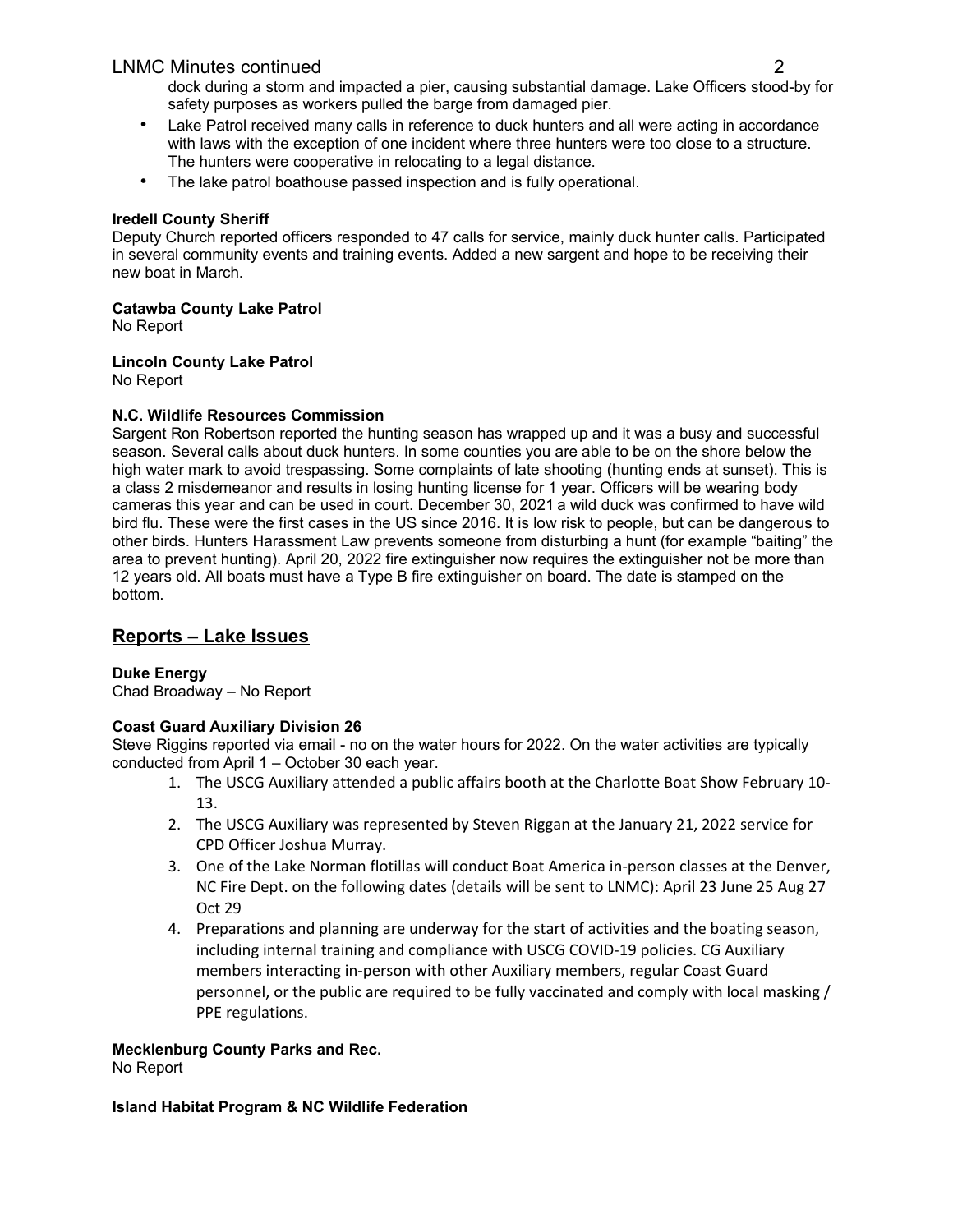#### **Catawba Riverkeepers**

Michael Lindsey – No Report

## **Water Quality/Erosion/Buffers/Illegal Discharge**

Dave Ferguson reported via email the following…

- Routine lake monitoring for January conducted on 1/13/2022
- Average water temperature on day of sampling = 55.7 F
- Lake level on day of monitoring =  $95.8$  ft (target =  $95.2$  ft)
- Average water clarity on day of monitoring = 3.82 m (12.5 ft)

## **Comments from the Public:**

None

## **Committee Reports:**

## **ATON Committee**

John Gerke reported the following since last meeting:

- T4 Light is out
- Shoal Marker at Skippers needs to be replaced.
- New lights are working well. Plan to replace all other lights with these.
- Waiting on buoy's to come in to replace at the Blue Parrot

#### **Environmental Committee**

Executive Morris Sample – tagging of the grass carp will be suspended as it is unsuccessful due to the fish shedding the tags. Possibly partnering with bow hunters in the future to determine the mortality of the carp.

#### **Boater Education/Communication**

Commissioner Scott reported koozies and tshirts for Love Where You Lake were made and available at the boat show. Next meeting will be scheduled around the first part of March.

## **Charter Boat Committee**

Commissioner Uzzolina – All applications have been sent out. Sending an email as a follow up to schedule their inspections

#### **No Wake Buoys**

Commissioner Howard distributed the buoy application to the commissioners and recommended it be approved. Commissioner Uzzolina made a motion to approve, seconded by Commissioner Maschhaupt. The motion passed unanimously. The application will now go live on the website. The buoy review committee will be made up of a 3 member committee with a chair and a 3 year rotation. Commissioner Scott made a motion to accept the make up of the committee, seconded by Commissioner Maschhaupt. The motion passed unanimously. The following all interested in serving - Becky Fox, Brian Bridgeford, Billy Wilson, Mike Beroth

Commissioner Uzzolina made a motion to appoint Billy Wilson as chair, seconded by Commissioner Scott. The motion passed unanimously.

Commissioner Maschhaupt made a motion to appoint Brian Bridgeford to the committee. There was no second.